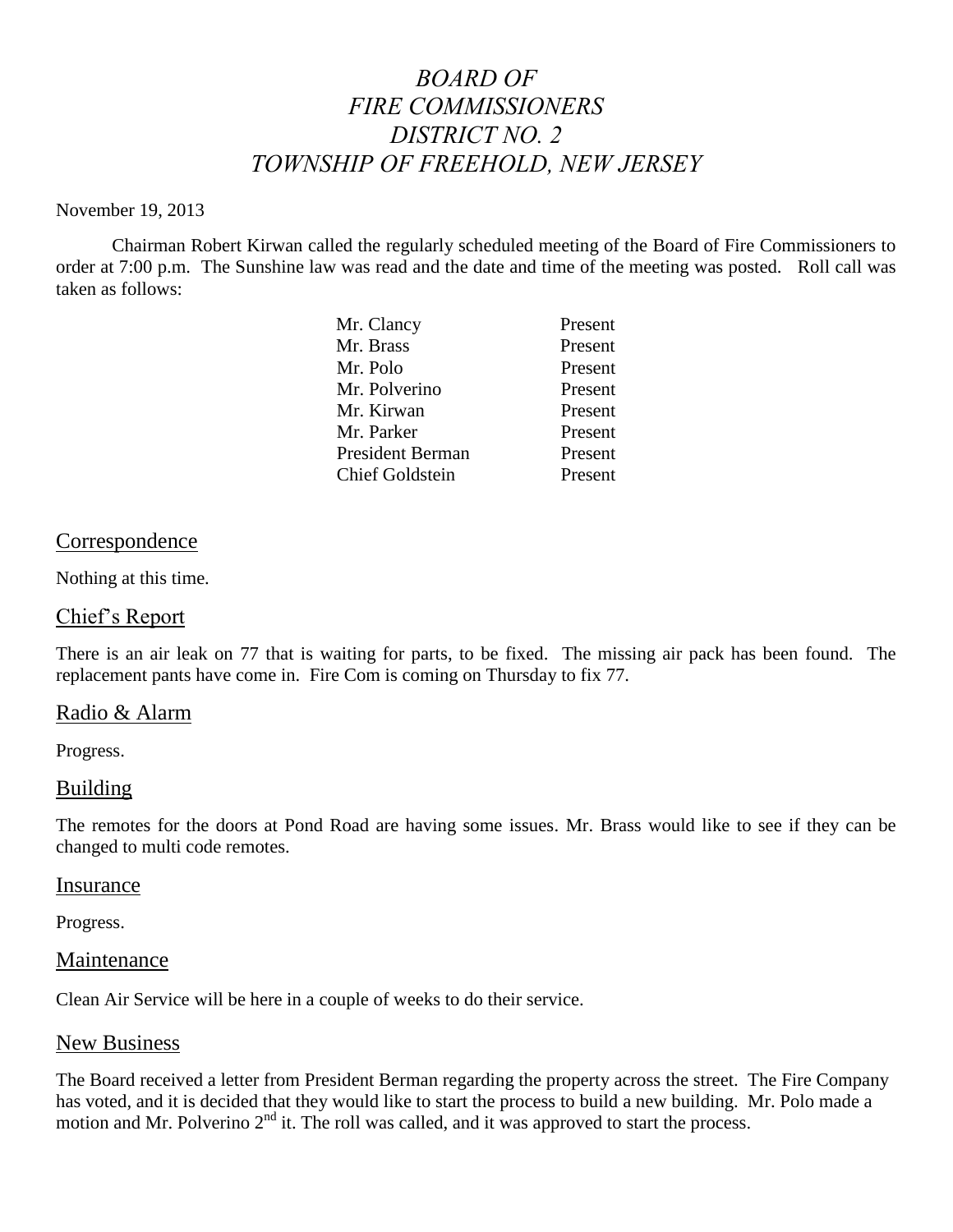# Old Business

Net Link has given Chief Goldstein the quote for the maintenance agreement which will be \$250 one time or a monthly monitoring report for \$290. The Board has some questions as to what that will cover so Chief Goldstein will get that clarified and let the Board know.

Truck Update – For the chassis the  $1<sup>st</sup>$  installment will be due in February 2014 \$308,000. The body will be mounted at the end of March. Early April  $2<sup>nd</sup>$  payment due \$203,000 and the final payment will be due in June or July when the truck is finished.

# Treasurer's Report

| <b>Freehold Savings Bank</b> |                                |                |
|------------------------------|--------------------------------|----------------|
|                              | Checking                       | 830.83         |
|                              | <b>Money Market</b>            | 739,533.42     |
|                              | CD                             | 1,331,244.29   |
| Total assets:                |                                | \$2,071,608.54 |
| <b>November Bills</b>        |                                |                |
| 8918                         | JCP & L                        | 851.86         |
| 8919                         | <b>NJ Natural Gas</b>          | 66.64          |
| 8920                         | Verizon                        | 471.38         |
| 8921                         | Cablevision                    | 244.10         |
| 8922                         | Motorola                       | 201.60         |
| 8923                         | <b>Staples</b>                 | 460.75         |
| 8924                         | Verizon                        | 762.99         |
| 8925                         | Emer. Equip. Sales             | 170.00         |
| 8926                         | Fire & Safety                  | 1,524.84       |
| 8927                         | <b>Batteries Plus</b>          | 401.51         |
| 8928                         | Bryce's Auto Supply            | 162.92         |
| 8929                         | <b>Access Health</b>           | 330.00         |
| 8930                         | <b>US Grounds Maint.</b>       | 478.03         |
| 8931                         | NJ Fire & Equip                | 106.14         |
| 8932                         | <b>ID Ville</b>                | 2,867.38       |
| 8933                         | Grainger                       | 11.48          |
| 8934                         | American Uniform               | 1,427.99       |
| 8935                         | Romeo's Pizza & More           | 255.00         |
| 8936                         | Sorrentos Subs                 | 74.00          |
| 8937                         | <b>Dunkin Donuts</b>           | 45.51          |
| 8938                         | Evan Berman                    | 160.00         |
| 8939                         | <b>Norkus Enterprises</b>      | 25.92          |
| 8940                         | Air Power International        | 1,445.65       |
| 8941                         | Buchanan, Ingersol & Rooney PC | 802.68         |
| 8942                         | <b>Roux Associates</b>         | 2,098.22       |
| 8943                         | Greenblade                     | 1,813.15       |
| 8944                         | <b>Batteries Plus</b>          | 309.00         |
| 8945                         | Moriarity Env. Sol. Inc.       | 1,299.03       |
| 8946                         | Lisa-Marie Clark               | 257.00         |
| 8947                         | Sonneblick Parker & Selvers PC | 2,400.00       |

Total Bills \$21,527.77